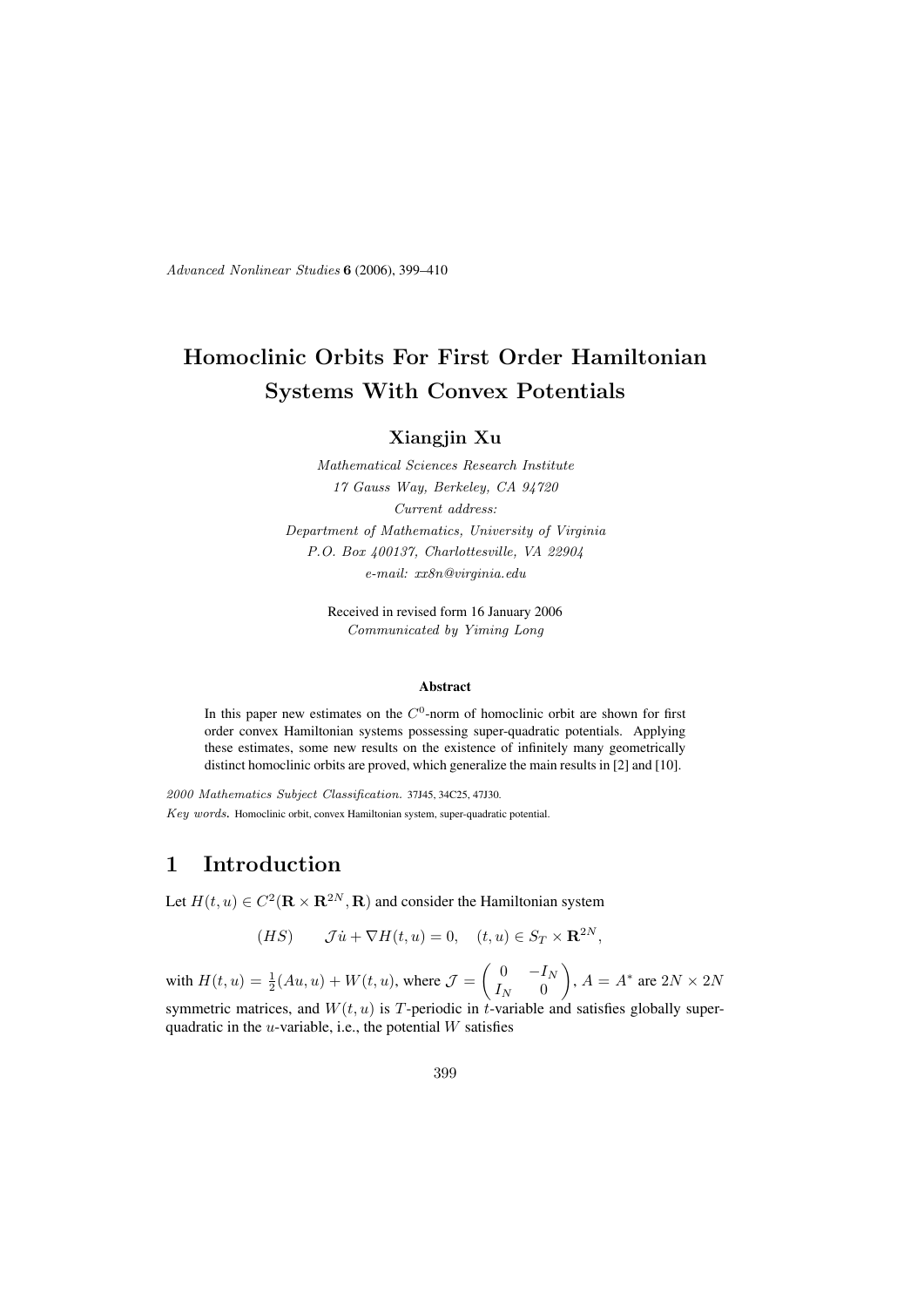(H1). There is a constant  $\mu > 2$  such that

$$
0 < \mu W(t, u) \le u \nabla W(t, u), \quad \forall |u| > 0.
$$

Recall that a solution u of the system  $(HS)$  is said to be homoclinic to 0 if  $u \neq 0$  and  $u(t) \rightarrow 0$  as  $|t| \rightarrow \infty$ . In recent years there have been many papers devoted to the existence of homoclinic orbits for the system  $(HS)$  (e.g., [1]-[4], [6]-[11]) by variational approach. In these papers, a condition is required on the growth of  $H(t, u)$  at infinity as

 $(H4)_p$ . There are constants  $c > 0$  and  $p \ge \mu$ , such that

$$
|W(t, u)| \le c|u|^p, \qquad for \quad |u| \quad large.
$$

In the author's recent paper [12] and [15], the existence of homoclinic orbits for the system (HS) with (or without) symmetry was studied under some weaker conditions as

(H4). There are constant  $c, R > 0$ , such that

$$
|\nabla W(t, u)| \le c(\nabla W(t, u), u), \forall |u| \ge R.
$$

or

(H5). 
$$
\limsup_{|u|\to\infty} \frac{W_t(t,u)}{|u|^{\mu}W(t,u)} = 0, \text{ or } \liminf_{|u|\to\infty} \frac{W_t(t,u)}{|u|^{\mu}W(t,u)} = 0, \text{ uniformly.}
$$

When  $W(t, u)$  is further assumed to be strictly convex in u variable, the existence of infinitely many geometrically distinct homoclinic orbits for the system (HS) was proved under condition  $(H4)_p$  in [10] by using the dual action principle of Clarke and a precise studying at the level c and the level  $2c$  of the functional f.

In this paper, we shall show the existence of infinitely many geometrically distinct homoclinic orbits for the convex Hamiltonian systems with potentials satisfying (H4) or (H5). The reason that we can't apply directly the results in [12] to the convex Hamiltonian systems (HS) here is that in [10], the critical points are obtained through the dual action principle of Clarke and we can't get the uniformly bounded estimates on the critical values as required in [12]. In [14], we study the periodic solutions for the convex Hamiltonian systems (HS), where we need to deal with the same problem for the periodic solutions. Combining the ideas in [12] and [14], we prove two new estimates for  $C^0$  bound for the homoclinic orbits with respect to bounded potentials under condition (H4) or (H5); we also proved the same estimates for  $C^0$  bound for periodic solutions in [8] and [13]. Using the ideas from [12], [14] and [15], we have the following results:

**Theorem 1.1** Suppose  $H(t, u)$  satisfies (H1), (H4) (or (H5)), and  $(A)$  JA is a constant matrix, all eigenvalues of which have non-zero real part, (H2)  $H(t, u)$  is T-periodic in t-variable and strictly convex in u-variable, (H3) for some constant  $c > 0$ ,  $W(t, u) \geq c |u|^{\mu}$  for all  $(t, u) \in \mathbf{R} \times \mathbf{R}^{2N}$ . Then there are infinitely many homoclinic orbits of system (HS), geometrically dis-

tinct in the following sense  $u \neq v$  if and only if  $u(\cdot) \neq v(\cdot + nT)$  for all  $n \in \mathbb{Z}$ .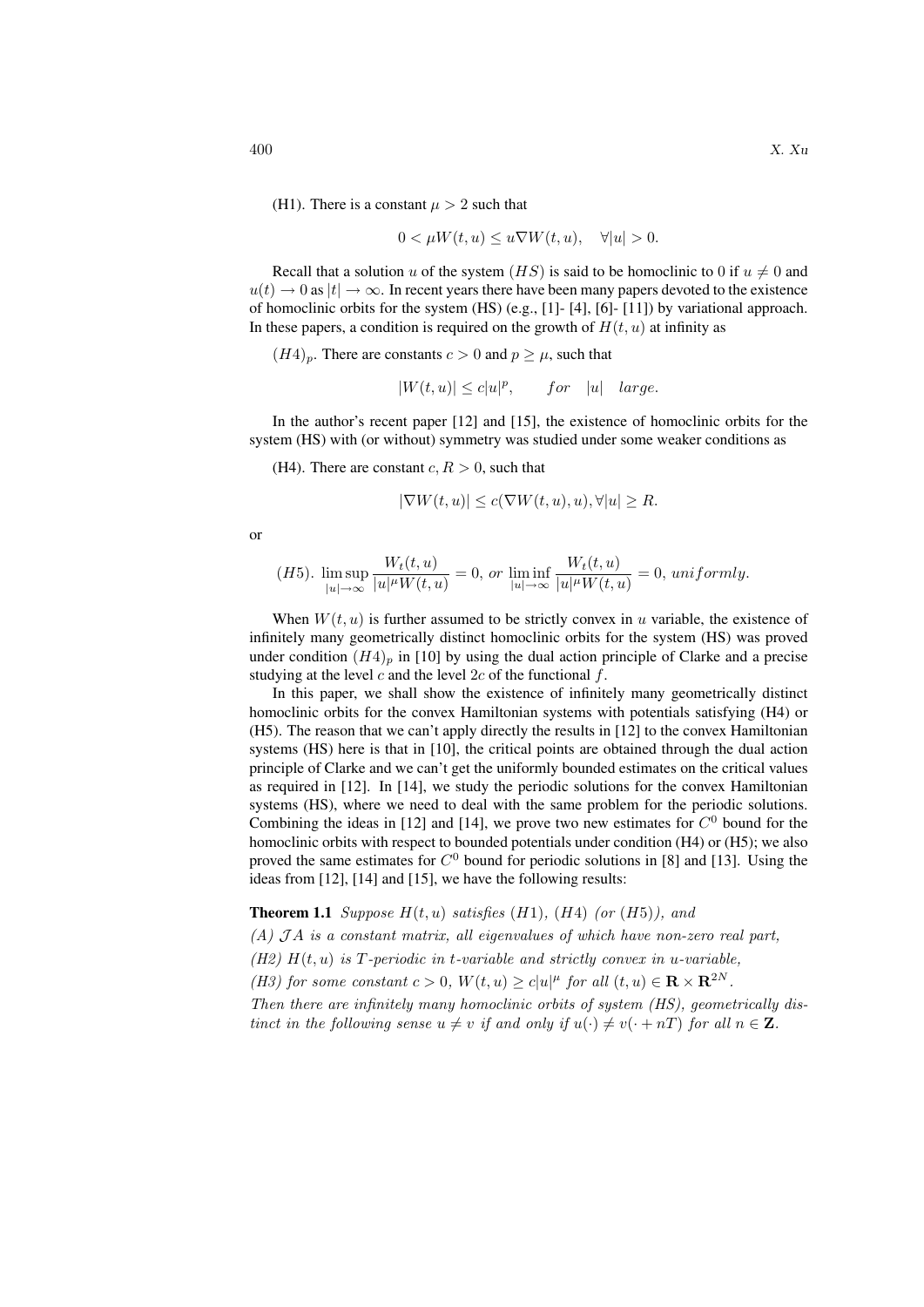Remark 1.1 In [10], the systems are restricted to those of which the potential grows as  $|u|^{\mu}$  at infinity from the condition  $(H4)_p$ . Here by our condition (H4) or (H5), the same results hold for systems with a much larger class potentials, including those with growth rates  $\exp(|u|^{\alpha})$  at infinity. Especially from condition (H5), one can add any super-quadratic autonomous potential to the system (HS) and the results will still hold.

We organize this paper as following: In Section 2, we prove two new estimates on the bound of  $C^0$ -norm of homoclinic orbits of the system (HS) under the conditions  $(H1)$ and  $(H4)$ (or  $(H5)$ ). In Section 3, we firstly study the homoclinc orbits of a sequence of modified systems and show there is a uniform  $C<sup>0</sup>$  bound for all orbits, then we obtain our main results, and we also get some results when the quadratic term of the potential depends on t-variable.

### 2 Two estimates

In this section, we shall study the  $C^0$  bound of homoclinic orbits for a sequence of modified systems

$$
(HS)^n \qquad \mathcal{J}\dot{u} + \nabla H_n(t, u) = 0, \quad (t, u) \in S_T \times \mathbf{R}^{2N}.
$$

where the potentials  $\{H_n = \frac{1}{2}(Au, u) + W_n(t, u)\}$  satisfy

**Proposition 2.1** H satisfies (H1),  $\sigma \in (0,1]$  such that  $\mu\sigma > 2$ , and there exist two sequences  $\{K_n\}$  and  $\{K'_n\}$  in **R** such that  $\{H_n\}$  satisfies

(i)  $0 < K_0 < K_n < K_{n+1}, \forall n \in \mathbb{N}$ , and  $K_n \to \infty$  as  $n \to \infty$ , and  $K_n < K'_n$  for each  $n \in \mathbb{N}$ .

(ii) for any given  $t \in S_T$ ,  $H_n(t, u) \in C^2(\mathbf{R}^{2N}, \mathbf{R})$ , for every  $n \in \mathbf{N}$ .

(iii)  $H_n(t, u) = H(t, u), \forall |u| \leq K_n$ , for every  $n \in \mathbb{N}$ ; and for some  $\lambda \in [\sigma, 1]$ , such that  $W_n(t, u) = (\tau_n + 1)|u|^{\mu \lambda}, \forall |u| \ge K'_n$ , for every  $n \in \mathbb{N}$ .

(iv)  $0 < \mu \sigma W_n(t, u) < (\nabla W_n(t, u), u), \forall |u| > 0$ , for every  $n \in \mathbb{N}$ .

Remark 2.1 Proposition 2.1 was first proved in [7], where the author studied the multiplicity of periodic solutions of perturbed superquadratic Hamiltonian systems. In fact, in [7] the author proved also that one can choose  $\{H_n(t, u)\}\$  monotone increasing as  $n \to \infty$ . Here we don't need this monotone property. Later, this proposition was widely used in [8], [12]-[15] to studying the existence and multiplicity of periodic solutions and homoclinic orbits for first order Hamiltonian systems with general superquadratic potentials.

Here, combining the ideas from [12], where we study the existence of periodic solutions for the convex Hamiltonian system, and [14], where we study the existence of homoclinic orbits for the general Hamiltonian systems, we prove two new estimates on the  $C^0$  bound of homoclinic orbits of the modified systems  $(HS)^n$  under the condition (H4) or (H5).

**Lemma 2.1** Suppose  $H(t, u)$  satisfies (H1) and (H4),  $\{H_n\}$  satisfies Proposition 2.1, and  $u(t)$  is a solution of system  $(HS)^n$  such that

$$
\int_{\mathbf{R}} \nabla W_n(t, u)u dt \le C, \qquad \int_{\mathbf{R}} W_n(t, u)dt \le C.
$$
\n(2.1)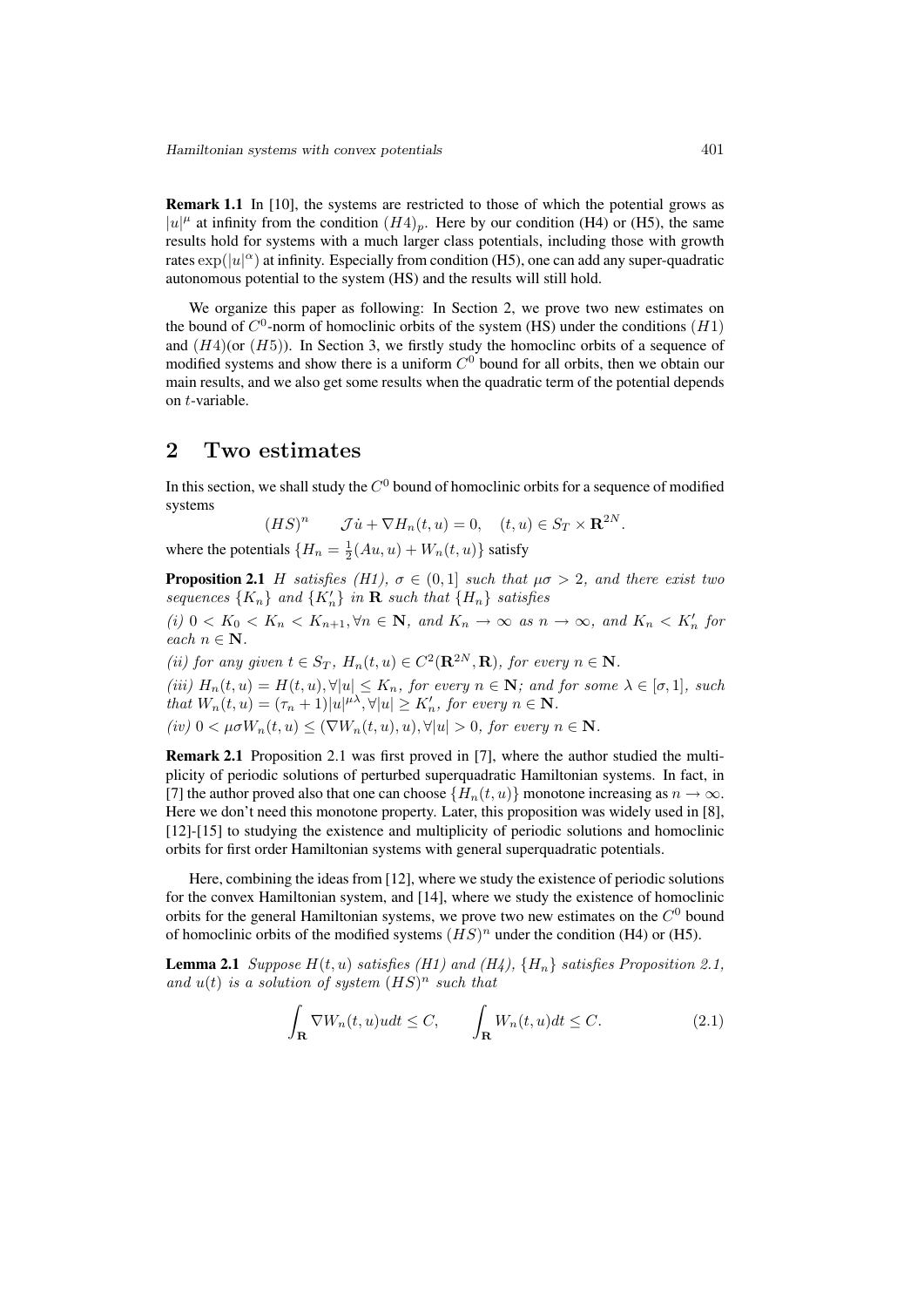Then we have the following estimate

$$
||u||_{C^0} \le M
$$

where  $M$  is independent of  $u$  and  $n$ .

Proof. Integrating (iv) of Proposition 2.1 we yield

$$
\label{eq:2.1} \begin{array}{rcl} W_n(t,u) & \geq & a |u|^{\mu\sigma}, \quad \forall |u| \geq 1, \\[3mm] W_n(t,u) & \leq & b |u|^{\mu\sigma}, \quad \forall |u| \leq 1 \end{array}
$$

Where  $a = \min_{|u|=1, t \in S_T} W(t, u)$  and  $b = \max_{|u| \le 1, t \in S_T} |W(t, u)|$  are independent of  $n.$  We first show that for large enough  $n,$ 

$$
||u||_{C^0} \leq K_n.
$$

If not, by passing a subsequence, without loss generality, for each  $n \in \mathbb{N}$ , there exists  $u_n(t)$  and  $t_n \in \mathbf{R}^+$ , such that  $|u_n(t_n)| = K_n$ ,  $|u_n(0)| = 1$  and  $1 \leq |u_n(t)| \leq K_n$  for  $t \in [0, t_n)$ . Since

$$
C \geq \int_{\mathbf{R}} W_n(t, u_n) dt \geq \int_0^{t_n} W_n(t, u_n) dt \geq a \int_0^{t_n} |u_n|^\mu dt \geq a \int_0^{t_n} |u_n| dt
$$

we have  $\int_0^{t_n} |u_n|dt \le C/a$ . Hence we have

$$
K_n - 1 = |u_n(t_n)| - |u_n(0)| = \int_0^{t_n} \frac{d}{ds} |u_n(s)| ds
$$
  
\n
$$
= \int_0^{t_n} (u_n(s), \dot{u}_n(s)) / |u_n(s)| ds
$$
  
\n
$$
\leq \int_0^{t_n} |\dot{u}(s)| ds \quad (since |u_n(s)| \leq K_n)
$$
  
\n
$$
\leq \int_0^{t_n} (|Au_n(s)| + |\nabla W(s, u_n(s))|) ds \quad (by (H4))
$$
  
\n
$$
\leq ||A||_{L^{\infty}} \int_0^{t_n} |u_n(s)| ds + c \int_0^{t_n} (\nabla W(s, u_n(s)), u_n(s)) ds
$$
  
\n
$$
\leq N_1 C + c \int_{\mathbf{R}} (\nabla W_n(s, u_n(s)), u_n(s)) ds
$$
  
\n
$$
\leq N_1 C + c C
$$

where c,  $N_1$  and C are n-independent constants. But we have  $K_n \to \infty$ , as  $n \to \infty$ . This leads to a contradiction. Hence there exists  $m \in \mathbb{N}$ , which is determined by  $W(t, u)$  and N only, such that for any  $n \geq m$ , if u is a critical point of the modified system  $(HS)^n$  with (2.1), then  $||u||_{C^0} \leq K_n$  holds.

Hence for any critical point u of the modified system  $(HS)^n$  with (2.1), if  $n \geq m$ , repeating the about computation, we have

$$
|u(t)| \le N_1C + cC + 1, \quad \forall \ t \in \mathbf{R}.
$$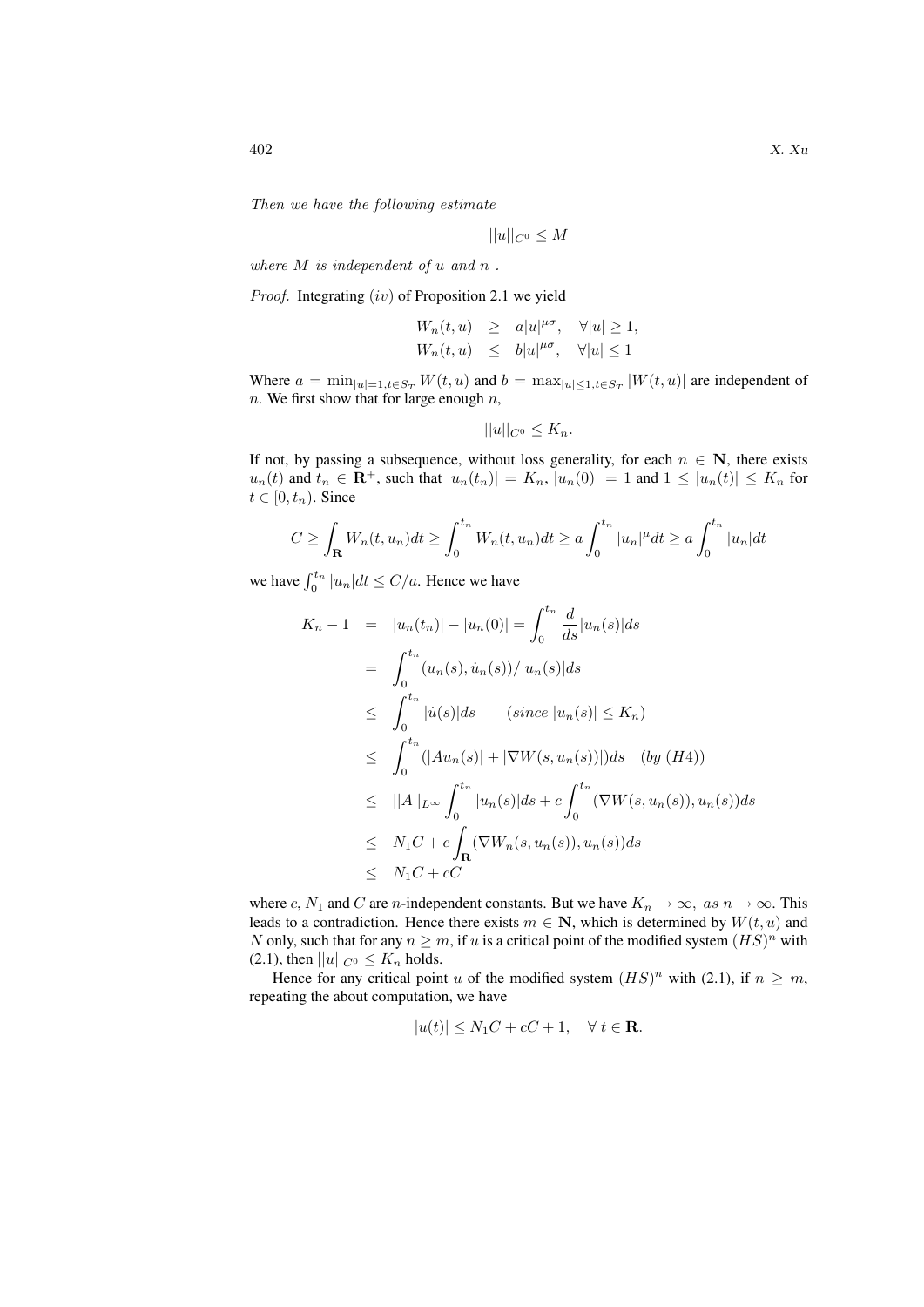Hamiltonian systems with convex potentials 403

For  $k < m$ , from *(iii)* of Proposition 2.1, we have

$$
|\nabla W_k(t, u)| \le c_k(\nabla W_k(t, u), u), \quad \forall |u| > 1
$$

for some suitable constant  $c_k$ , which is determined by  $W_k$  for  $k = 1, 2, \dots, m - 1$ . Hence by the same argument as above we have

$$
|u(t)| \le N_1C + c_kC + 1, \quad \forall \ t \in \mathbf{R}.
$$

Then we have

$$
||u||_{C^0} \le \max\{N_1C + cC + 1, N_1C + c_kC + 1, k = 1, 2, \cdots, m - 1\} = M.
$$

Hence our Lemma holds.

Q.E.D.

**Lemma 2.2** Suppose  $H(t, u)$  satisfies (H1) and (H5),  $\{H_n\}$  satisfies Proposition 2.1, and  $u(t)$  is a solution of system  $(HS)^n$  such that

$$
\int_{\mathbf{R}} \nabla W_n(t, u)u dt \le C, \qquad \int_{\mathbf{R}} W_n(t, u)dt \le C.
$$

Then we have the following estimate

$$
||u||_{C^0} \le M
$$

where  $M$  is independent of  $u$  and  $n$ .

Proof. As above proof, we have

$$
\label{eq:2.1} \begin{array}{rcl} W_n(t,u) & \geq & a |u|^{\mu\sigma}, \quad \forall |u| \geq 1, \\ W_n(t,u) & \leq & b |u|^{\mu\sigma}, \quad \forall |u| \leq 1. \end{array}
$$

Since  $W(t, u)$  satisfies (*H*5), defining

$$
\sigma(r) = \sup_{|u| \ge r, t \in S_T} \frac{W_t(t, u)}{|u|^{\mu} W(t, u)}
$$

and

$$
\delta(r) = \inf_{|u| \ge r, t \in S_T} \frac{W_t(t, u)}{|u|^{\mu} W(t, u)}
$$

then  $(H5)$  means

$$
\lim_{r \to \infty} \sigma(r) = 0 \text{ or } \lim_{r \to \infty} \delta(r) = 0.
$$

Case I: Suppose that we have

$$
\lim_{r \to \infty} \sigma(r) = 0.
$$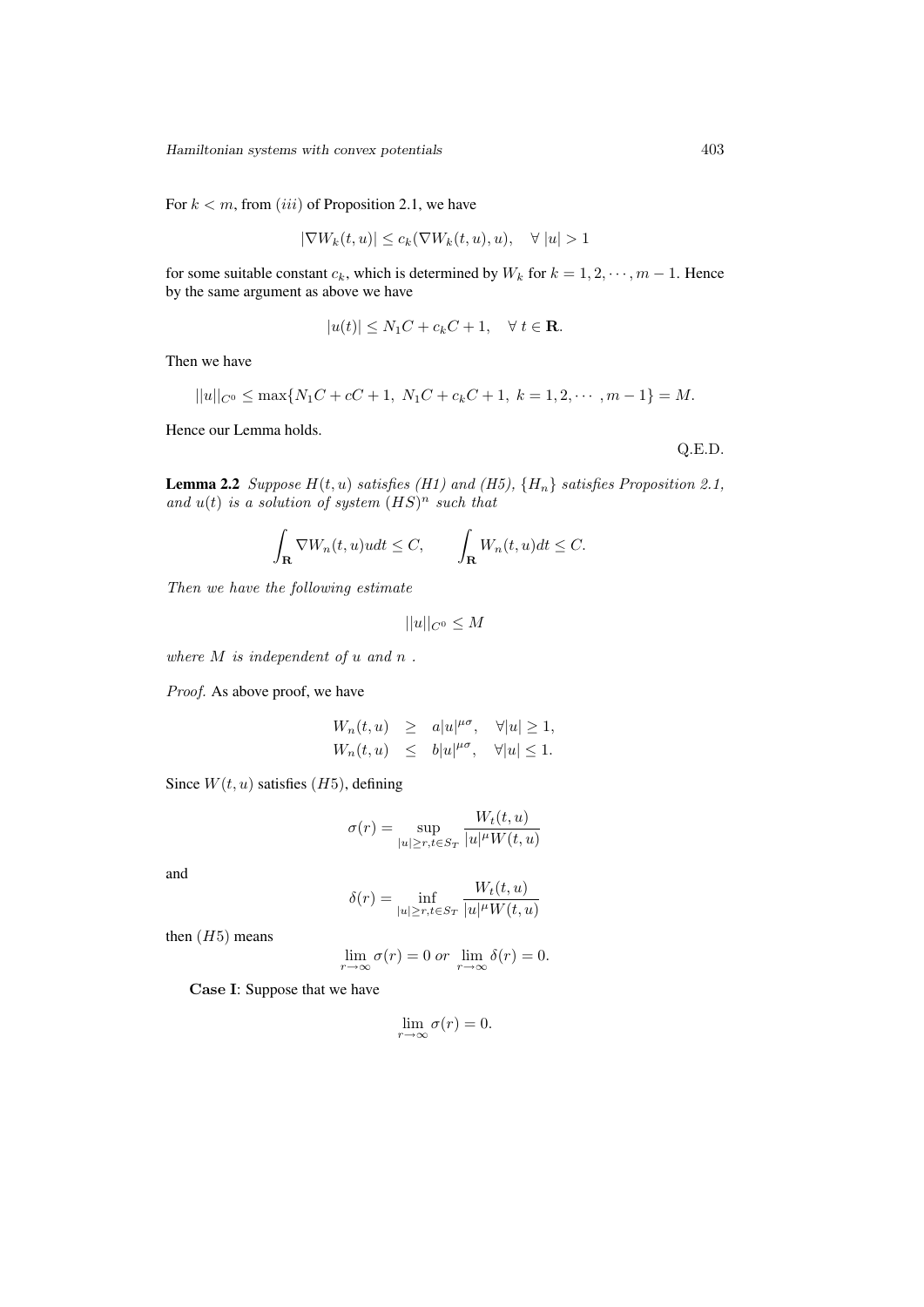By the definition of  $\sigma(r)$ , we have  $\sigma(r)$  is decreasing to 0. Fix a large  $R > 1$  such that

$$
a - \sigma(R)C > 0.
$$

Firstly we show  $|u|_{C^0} \leq K_n$  for large n. If not, by passing a subsequence we may assume for each *n*, there exist  $u_n(t)$ ,  $a_n$  and  $b_n$  such that

$$
(a_n, b_n) \subset \{t \in \mathbf{R} | R < |u_n(t)| < K_n\}
$$

and  $|u_n(a_n)| = R$ ,  $|u_n(b_n)| = K_n$ . Since we have

$$
C \geq \int_{\mathbf{R}} W_n(t, u_n) dt \geq \int_{a_n}^{b_n} W(t, u_n) dt \geq \int_{a_n}^{b_n} a|u_n(t)|^{\mu} dt \geq \int_{a_n}^{b_n} a|u_n(t)|^2 dt
$$

hence  $\int_{a_n}^{b_n} a |u_n(t)|^2 dt \le C/a$ . Here we have

$$
H(b_n, u_n(b_n)) - H(a_n, u_n(a_n))
$$
  
\n
$$
= \int_{a_n}^{b_n} \frac{d}{dt} H_n(t, u_n(t)) dt \qquad (since \ |u_n(t)| \le K_n)
$$
  
\n
$$
= \int_{a_n}^{b_n} \nabla H_n(t, u_n(t)) \cdot \dot{u}_n(t) dt + \int_{a_n}^{b_n} H_t(t, u_n(t)) dt
$$
  
\n
$$
= \int_{a_n}^{b_n} \frac{1}{2} (\frac{d}{dt} A) u_n \cdot u_n dt + \int_{a_n}^{b_n} W_t(t, u_n) dt
$$
  
\n
$$
\le ||A'||_{L^{\infty}} \int_{a_n}^{b_n} a |u_n(t)|^2 dt + \int_{a_n}^{b_n} \sigma(|u_n|) |u_n|^{\mu} W(t, u_n) dt
$$
  
\n
$$
\le N_1 C + \sigma(R) K_n^{\mu} \int_{a_n}^{b_n} W(t, u_n) dt
$$
  
\n
$$
\le N_1 C + \sigma(R) K_n^{\mu} \int_{\mathbf{R}} W_n(t, u_n) dt
$$
  
\n
$$
\le N_1 C + \sigma(R) C K_n^{\mu}.
$$

Hence we have

$$
H(b_n, u_n(b_n)) - H(a_n, u_n(a_n)) \le N_1C + \sigma(R)CK_n^{\mu}.
$$

On the other hand, we have

$$
H(b_n, u_n(b_n)) - H(a_n, u_n(a_n))
$$
  
=  $\frac{1}{2}(Au_n(b_n), u_n(b_n)) + W(b_n, u_n(b_n)) - H(a_n, u_n(a_n))$   
 $\geq a|u_n(b_n)|^{\mu} - ||A||_{L^{\infty}}|u_n(b_n)|^2 - \max_{|u| \leq R, t \in S_T} |H(t, u)|$   
=  $aK_n^{\mu} - ||A||_{L^{\infty}}K_n^2 - \max_{|u| \leq R, t \in S_T} |H(t, u)|.$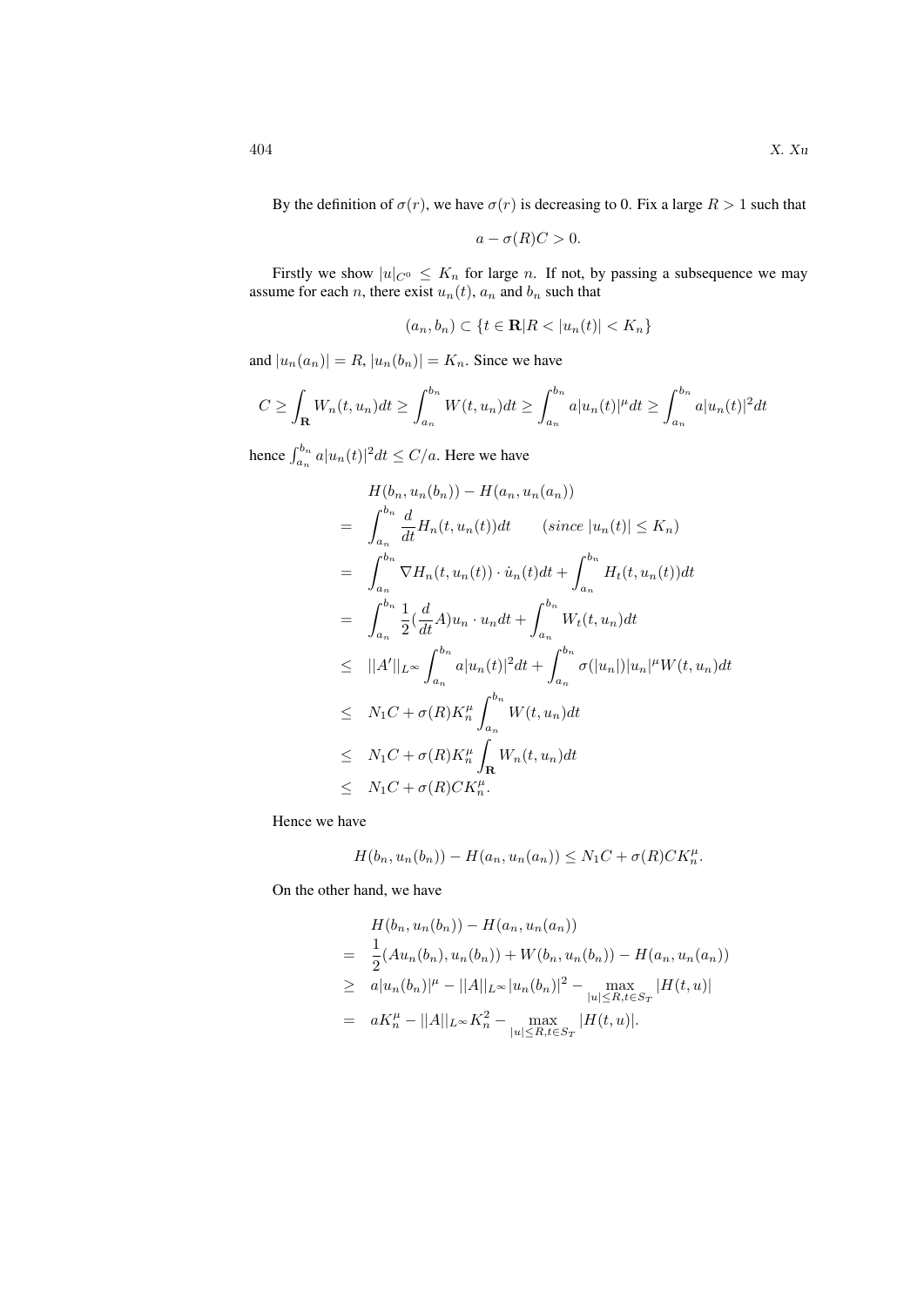Hamiltonian systems with convex potentials 405

Combine above two formulas, we have

$$
(a - \sigma(R)C)K_n^{\mu} - ||A||_{L^{\infty}}K_n^2 \le N_1C + \max_{|u| \le R, t \in S_T} |H(t, u)|.
$$

Since  $\mu > 2$ ,  $a - \sigma(R)C > 0$  and  $K_n \to \infty$  as  $n \to \infty$ , the left side tends to infinity, but the right side is a constant independent of  $u$  and  $n$ . This leads to a contradiction. Hence there exists  $m \in \mathbb{N}$ , which is determined by  $H(t, u)$  and N only, such that for any  $n \geq m$ , if  $u(t)$  is a critical point of the modified system  $(HS)^n$  with (2.1), we have  $|u|_{C^0} \leq K_n$ .

For  $n \geq m$ , if the  $C^0$ -norm of critical points u, which satisfy (2.1), doesn't have an *n*-independent upper bound  $M_0$ , then repeating the above proof by replacing  $K_n$  by  $M_n$ with  $M_n \to \infty$  as  $n \to \infty$ , we can also get the contradiction. For  $n < m$ , as the proof in last part of Lemma 2.1, we have

$$
|u(t)| \le N_1C + c_kC + 1, \ \forall \ t \in \mathbf{R}
$$

where  $c_k$  is determined by  $W_k$  for  $k = 1, 2, \dots, m - 1$ .

Hence we have

$$
||u||_{C^0} \le \max\{M_0, N_1C + c_kC + 1, k = 1, 2, \cdots, m - 1\} = M.
$$

**Case II:** Suppose that we have  $\lim_{r\to\infty} \delta(r) = 0$ .

We need only to modify the proof of Case I a little. By the definition of  $\delta(r)$ , we have  $\delta(r)$  is increasing to 0. Fix a large  $R > 1$  such that

$$
a + \delta(R)C > 0.
$$

We have

$$
(a+\delta(R)C)K_n^{\mu}-||A||_{L^{\infty}}K_n^2\leq \max_{|u|\leq R, t\in S_T}|H(t,u)|
$$

where  $a + \delta(R)\bar{C} > 0$  and  $K_n \to \infty$  as  $n \to \infty$ . Using the same argument as in Case I, we have

$$
||u||_{C^0} \leq M.
$$

By combining these two cases, we obtain the Lemma.  $Q.E.D.$ 

# 3 Proof of Theorem 1.1

In order to prove our Theorem 1.1, we first modify the H by a sequence  ${H_n}$  which satisfies Proposition 2.1 and  $(H2)$  such that we can apply the results in [10] to the modified system  $(HS)^n$ , which are the systems replacing H by  $H_n$  in the system (HS). We do the truncation the same way as done in page 185 of [5], where the authors dealt with the truncation for H under autonomous case. Here we do the same truncation to  $H(t, \cdot)$  for any fixed  $t \in S_T$  as they did to  $H(\cdot)$ , and we can also let  $\sigma = 1$  in Proposition 2.1 from the construction in [5]. Then we have a sequence of modified systems:

$$
(HS)^n \qquad \mathcal{J}\dot{u} + \nabla H_n(t, u) = 0, \quad (t, u) \in S_T \times \mathbf{R}^{2N}
$$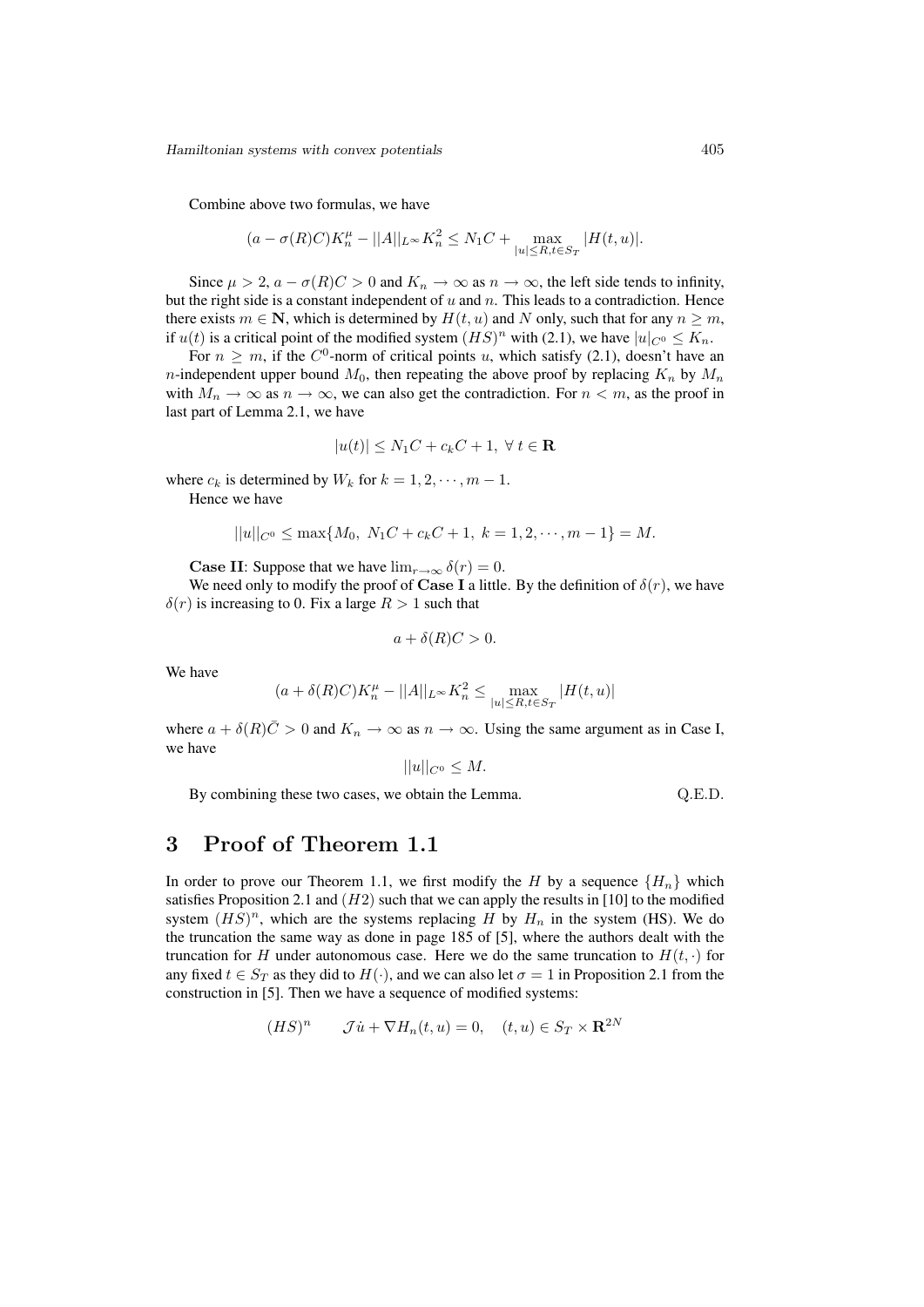where each  $H_n = \frac{1}{2}(Au, u) + W_n(t, u)$  satisfies  $(A)$ ,  $(H1)$ ,  $(H2)$ ,  $(H3)$  and  $(H4)_p$ .

Now following the setting in [2] and [10], we state the following Lemmas without proofs; one can find the further details and proofs in [2] and [10]. Before studying the non-linear equation  $(HS)^n$ , we first study the linear operator:  $u \mapsto -\mathcal{J}u' - Au$ . We have:

**Lemma 3.1 (Lemma 1 in [10])** Assuming (A) and choosing  $\beta \in (1, 2)$ , the operator  $D:W^{1,\beta}\to L^{\beta}$ 

$$
u\mapsto -\mathcal{J} u'-Au
$$

is a bicontinuous bijection, whose inverse L is a convolution kernel:

$$
x = -\mathcal{J}u' - Au \Leftrightarrow Lx(t) = u(t) = (\mathcal{L} * x)(t)
$$

with

$$
\mathcal{L}(t) = e^{tE}(\chi_{\mathbf{R}_+}(t)P_s + \chi_{\mathbf{R}_-}(t)P_u).
$$

Here  $*$  is the convolution operator,  $P_s$  and  $P_u$  are the projections on the stable and unstable spaces of the hyperbolic flow  $e^{tE}$ , and  $\chi_I$  is the characteristic function of set I.

The variational formulation used here is inspired by Clarke's dual action principle. As in [10], define the Legendre transform  $G$  of  $W$  by

$$
G(t,x)=\sup_{u\in{\bf R}^{2N}}[(x,u)-W(t,u)].
$$

Now we define the functional  $f$ .

**Lemma 3.2 (Lemma 2 in [10])** Suppose  $(A)$ ,  $(H1)$ ,  $(H2)$ ,  $(H3)$  and  $(H4)$ <sub>p</sub> are true for H. Define  $\beta \in (1,2)$  by  $\frac{1}{\mu} + \frac{1}{\beta} = 1$ . Consider the functional  $f_n$  on  $L^{\beta}({\bf R},{\bf R}^{2N})$ 

$$
f(x) = \int_{\mathbf{R}} G_n(t, x) dt - \frac{1}{2} \int_{\mathbf{R}} (x, Lx) dt.
$$

f is well defined and of class  $C^1$ . Denote

$$
\mathcal{C} = \{ x \in L^{\mu/(\mu - 1)} | x \neq 0 \text{ and } f'(x) = 0 \},
$$

if  $x \in \mathcal{C}$ , we have  $u(t) = Lx(t)$  is a classical solution of the system  $(HS)$ .

Now define  $\Gamma = \{ \gamma \in C^0([0,1], L^{\mu/(\mu-1)}) | \gamma(0) = 0, f(\gamma(1)) < 0 \}.$  We are in a minimax situation:

**Lemma 3.3 (Lemma 5 in [10])** Assume (A), (H1), (H2), (H3) and (H4)<sub>p</sub> are true for H. Then  $\Gamma$  is non-empty, and  $c = \inf_{\gamma \in \Gamma} (\max f(\gamma(\cdot))) > 0$ . C has therefore at least one element x, with  $f(x) \leq c$ . Moreover, if  $\mathcal{C}/\mathbf{Z}$  is finite, then there is  $x \in \mathcal{C}$ with  $f(x) = c$ .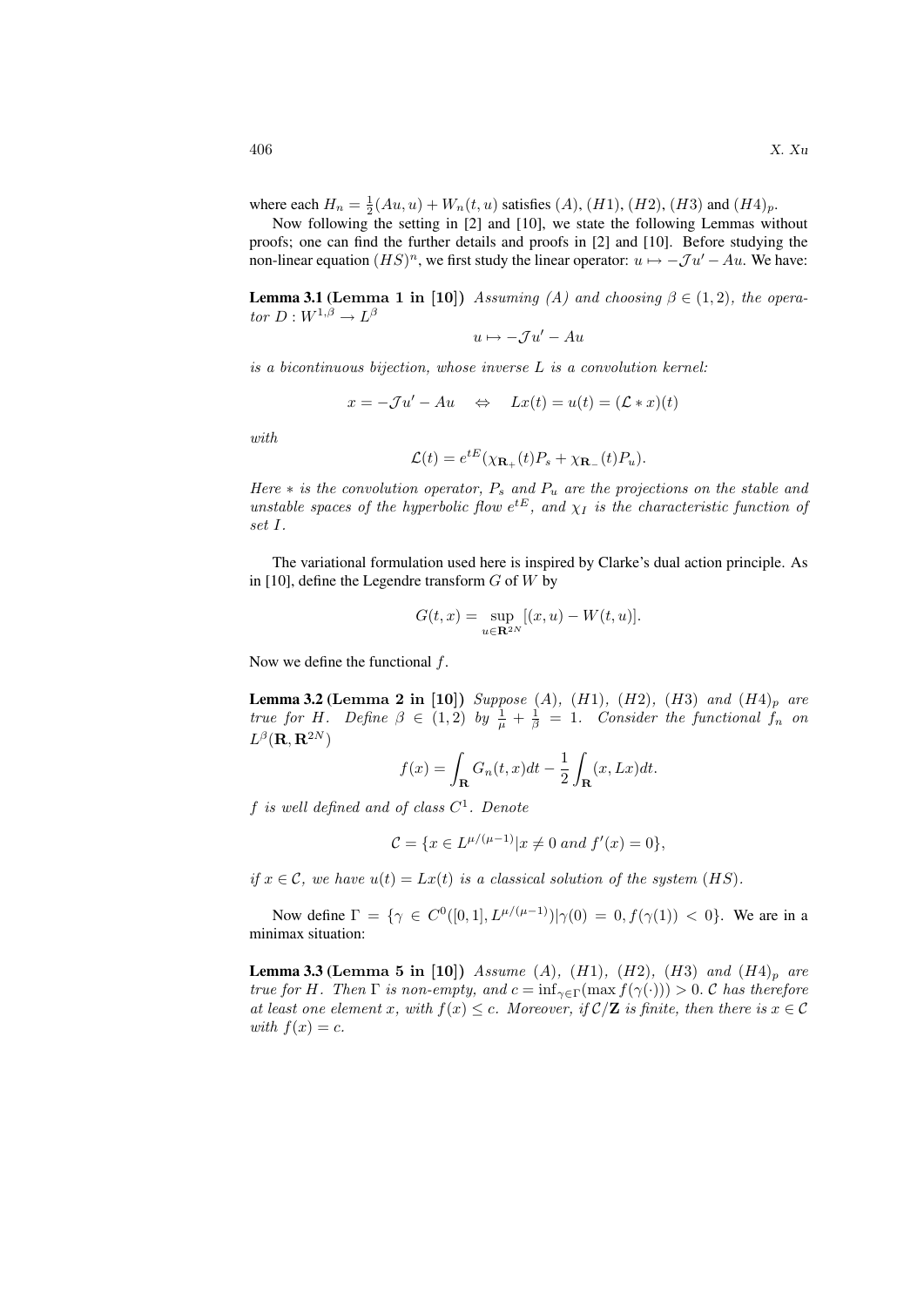These Lemmas were stated in [10] and proved in [2]. In [10], for the convex Hamiltonian system with potential H satisfying  $(A)$ ,  $(H1)$ ,  $(H2)$ ,  $(H3)$  and  $(H4)_p$ , by studying the level 2c of the functional f for the system  $(HS)$ , the author proved the following main result:

**Theorem 3.1** (Multiplicity Theorem in [10]) Assuming H satisfies  $(A)$ ,  $(H1)$ ,  $(H2)$ ,  $(H3)$  and  $(H4)_p$ , there are infinitely many homoclinic orbits of system (HS), geometrically distinct in the sense that  $u \neq v$  if and only if  $u(\cdot) \neq v(\cdot + nT)$  for all  $n \in \mathbf{Z}$ .

To prove Theorem 1.1, we shall apply Theorem 3.1 to the modified systems  $(HS)^n$ , and using the Lemmas in last section and the estimates on the homoclinic orbits of the modified system  $(HS)^n$ , which is based on the construction of the homoclinic orbits in [10]. We show that for *n* large enough, the homoclinic orbits of the modified system  $(HS)^n$  are exactly the homoclinic orbits of system  $(HS)$ .

Proof of Theorem 1.1 . From Proposition 2.1 and condition (A) and (H3), for the each modified system  $(HS)^n$ , the conditions of Theorem 3.1 are satisfied. Then we have infinitely many geometrically distinct homoclinic orbits  $\{u_{n,k}\}_{k\in\mathbb{N}}$  for every modified system  $(HS)^n$ .

Next we study the bound of  $\{||u_{n,k}||_{C^0}\}_{n,k\in\mathbb{N}}$ . Define the Legendre transform  $\{G_n\}$ of  $\{W_n\}$  by

$$
G_n(t, x) = \sup_{u \in \mathbf{R}^{2N}} [(x, u) - W_n(t, u)].
$$

From Proposition 2.1, we have  $W_n(t, u) \geq a|u|^{\mu}$  for all  $|u| \geq 1$ , where we may let  $a = \min_{|u|=1, t \in S_T} W(t, u)$  as in Lemma 2.1. Define  $W_0(t, u) = \min\{a, c\}|u|^{\mu}$ , where c comes from condition (H3), which implies  $W_n(t, u) \geq W_0(t, u), \forall |u| \geq 0$ , for every  $n \in \mathbb{N}$ . By duality, the assumptions on  $\{W_n\}$  imply the following properties of  $\{G_n\}$ :

(G1).  $G_n(t, x) \leq G_0(t, x), \forall |x| \geq 0$ , for every  $n \in \mathbb{N}$ , where  $G_0(t, x)$  is the Legendre transform of  $W_0(t, u)$ .

(G2). 
$$
\frac{\mu}{\mu-1}G_n(t,x) \geq (\nabla G_n(t,x),x) > 0, \forall |x| > 0
$$
, for every  $n \in \mathbb{N}$ .

For each integer  $n \in \mathbb{N} \cup \{0\}$  as in Lemma 3.2, with  $\beta = \mu/(\mu - 1)$ , we define the functional  $f_n$  on  $L^{\mu/(\mu-1)}(\mathbf{R}, \mathbf{R}^{2N})$ 

$$
f_n(x) = \int_{\mathbf{R}} [G_n(t,x) - \frac{1}{2}(x,Lx)]dt,
$$

where  $Lx(t)$  is defined in Lemma 3.1. From Lemma 3.2, we know  $f_n$  is well defined and of class  $C^1$  for each  $n \in \mathbb{N} \cup \{0\}$ . Let

$$
\mathcal{C}_n = \{ x \in L^{\mu/(\mu - 1)} | x \neq 0 \text{ and } f'_n(x) = 0 \}.
$$

If  $x \in \mathcal{C}$ , we have  $u(t) = Lx(t)$  is a classical solution of the modified system  $(HS)^n$ . Define

$$
\Gamma_n = \{ \gamma \in C^0([0,1], L^{\mu/(\mu-1)}) | \gamma(0) = 0, f_n(\gamma(1)) < 0 \}.
$$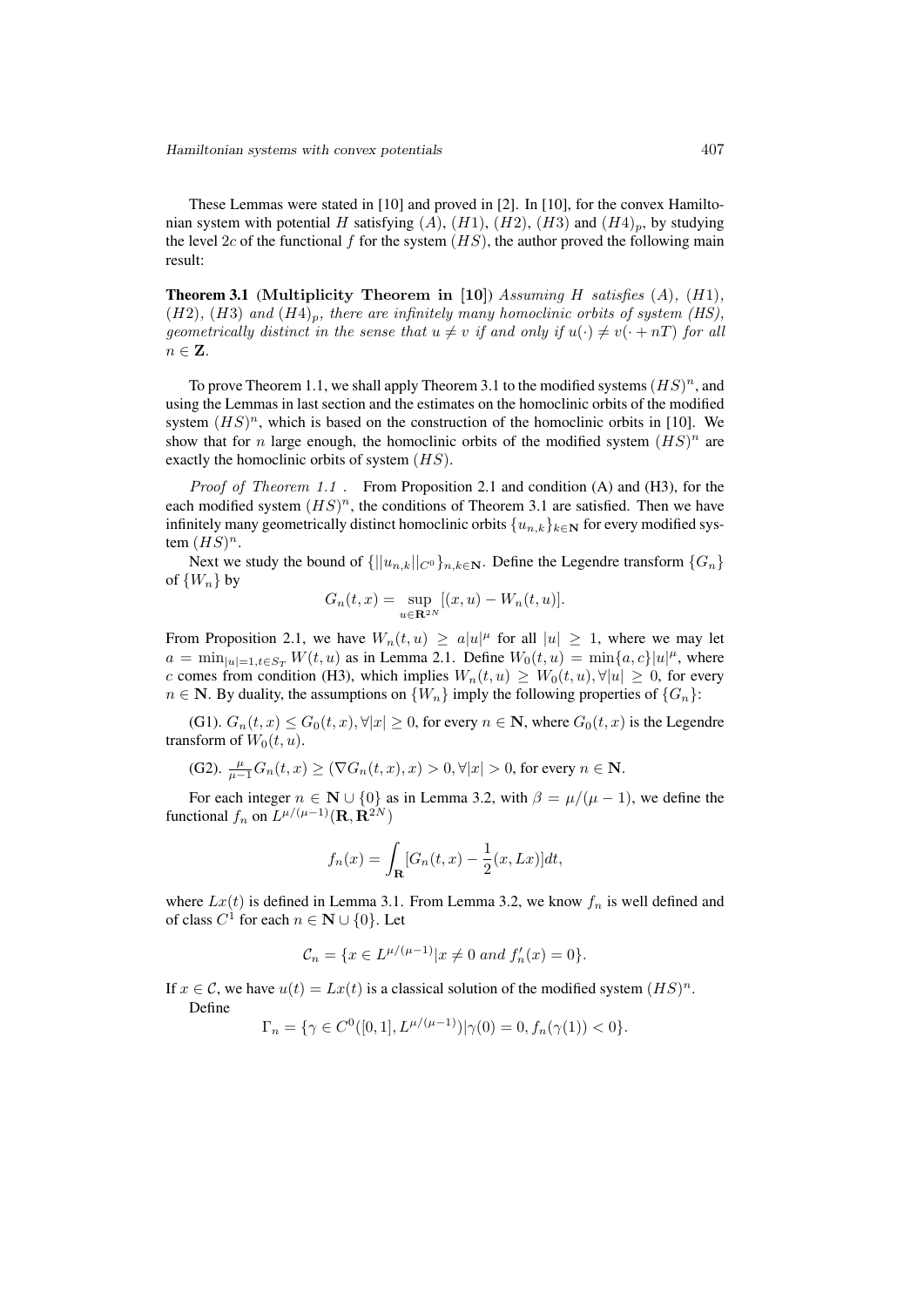From Lemma 3.3, we know that  $\Gamma$  is non-empty, and

$$
c_n = \inf_{\gamma \in \Gamma} (\max f_n(\gamma(\cdot))) > 0, \forall n \in \mathbf{N}.
$$

From (G1), we have

$$
c_n \leq c_0, \qquad \forall n \in \mathbf{N}.
$$

From the Remark at the end of [10], we know that for each integer  $n \in \mathbb{N} \cup \{0\}$ ,  $(\mathcal{C}_n \cap f_n^{2c_n+1})/\mathbf{Z}$  is infinite; here we choose  $\epsilon = 1$  in the results of that Remark. Hence we may assume that for every system  $(HS)^n$ , the homoclinic orbits  $u_{n,k} = Lx_{n,k}$ , which obtained from Theorem 3.1, satisfy

$$
f_n(x_{n,k}) \le 2c_n + 1 \le 2c_0 + 1, \qquad \forall n, k \in \mathbb{N}.
$$

Since  $x_{n,k}$  is a critical point for  $f_n$  on  $L^{\mu/(\mu-1)}$ , we have

$$
u_{n,k}(t) = Lx_{n,k}(t) = \nabla G_n(t, x_{n,k}(t)), \quad \forall t \in \mathbf{R}.
$$

Using the Lgendre reciprocity formula

$$
\nabla G_n(t, x) = u, \quad if f \quad \nabla W_n(t, u) = x,
$$

together with (G2) and (H1), we have

$$
2c_0 + 1 \geq \int_{\mathbf{R}} [G_n(t, x_{n,k}) - \frac{1}{2} (x_{n,k}, Lx_{n,k})] dt
$$
  
\n
$$
\geq [\frac{\mu - 1}{\mu} - \frac{1}{2}] \int_{\mathbf{R}} (x_{n,k}, \nabla G_n(t, x_{n,k}(t))) dt
$$
  
\n
$$
= [\frac{1}{2} - \frac{1}{\mu}] \int_{\mathbf{R}} (u_{n,k}, \nabla W_n(t, u_{n,k}(t))) dt
$$
  
\n
$$
\geq [\frac{\mu}{2} - 1] \int_{\mathbf{R}} W_n(t, u_{n,k}(t)) dt.
$$

Hence we have

$$
\int_{\mathbf{R}} \nabla W_n(t, u_{n,k}) u_{n,k} dt \le C, \qquad \int_{\mathbf{R}} W_n(t, u_{n,k}) dt \le C \qquad \forall n, k \in \mathbf{N}
$$

where C is independent of  $n, k$ . Now applying Lemma 2.1 and Lemma 2.2 to the homoclinic orbit sequences  $\{u_{n,k}\}_{n,k\in\mathbb{N}}$ , we have a uniform bound M such that

$$
||u_{n,k}||_{C^0} \le M, \qquad \forall n,k \in \mathbf{N}.
$$

Since  $K_n \to \infty$  as  $n \to \infty$ , we have  $K_n > M$  for n large enough. For such a system  $(HS)^n$ , from (iii) of Proposition 2.1, which says

$$
H_n(t, u) = H(t, u), \qquad \forall |u| \le K_n
$$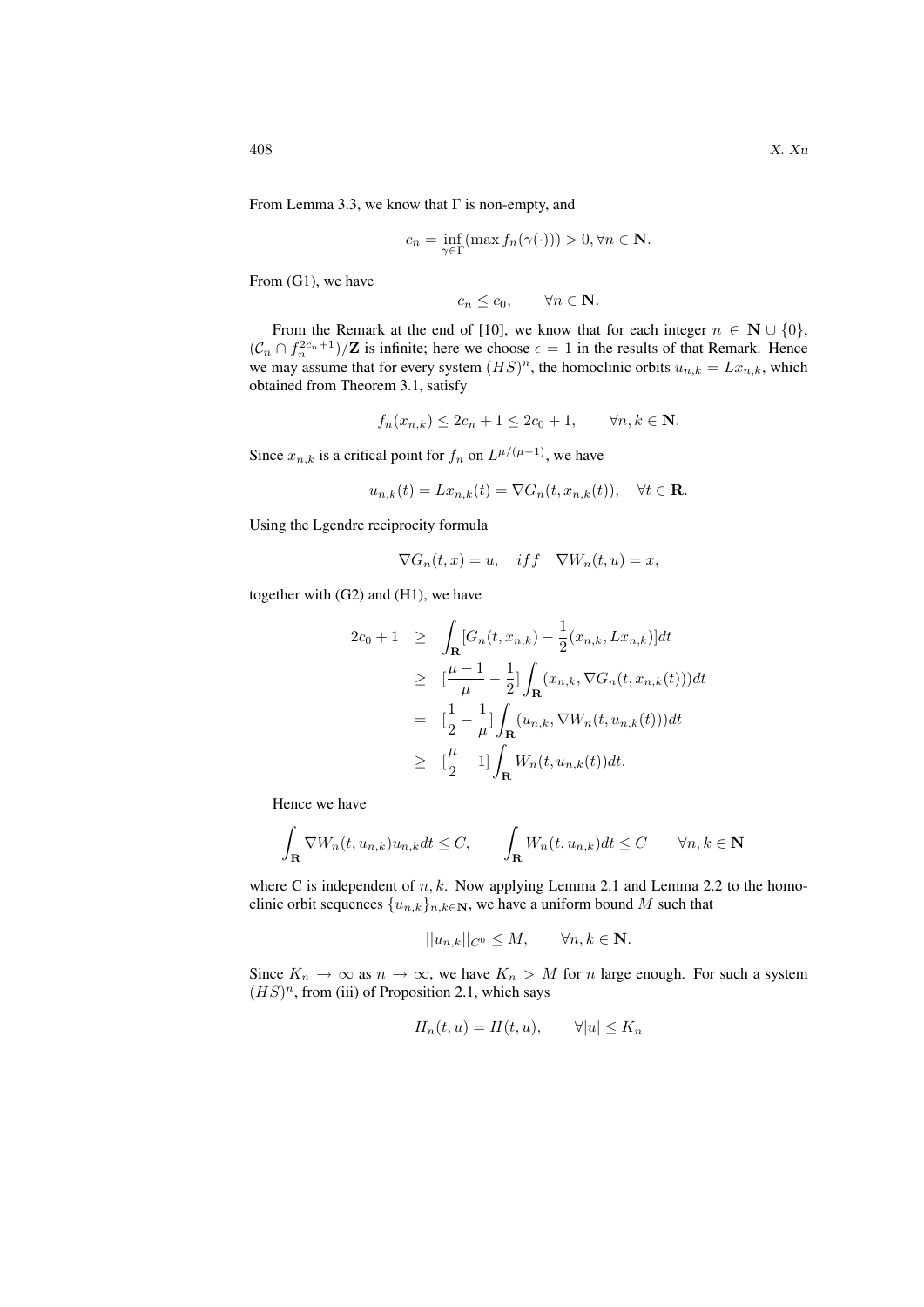we know that the homoclinic orbits of system  $(HS)^n$ , each of which satisfies

$$
|u_{n,k}(t)| < K_n, \qquad \forall t \in \mathbf{R},
$$

are exactly the homoclinic orbits of system  $(HS)$ .  $Q.E.D.$ 

Notice that condition  $(A)$  is only used in Lemma 3.1 in the proof. For the potential  $H(t, u) = \frac{1}{2}L(t)u \cdot u + W(t, u)$ , we replace condition (A) by:

(L).  $L(t)$  depends on t with period T, and there is  $\alpha > 0$  such that  $(0, \alpha) \cap \sigma(A) =$  $\emptyset$  where  $A = -(\mathcal{J}\frac{d}{dt} + L(t))$  is the selfadjoint operator acting on  $L^2(\mathbf{R}, \mathbf{R}^{2N})$  with the domain  $D(A) = H^1(\mathbf{R}, \mathbf{R}^{2N})$  and  $\sigma(A)$  is the spectrum of A. or

 $(\bar{\mathbf{L}})$ .  $L(t)$  depends on t with period T, and there is  $\alpha > 0$  such that  $(-\alpha, 0) \cup$  $\sigma(A) = \emptyset$  where  $A = -(\mathcal{J}\frac{d}{dt} + L(t))$  is the selfadjoint operator acting on  $L^2(\mathbf{R}, \mathbf{R}^{2N})$ with the domain  $D(A) = \tilde{H}^1(\mathbf{R}, \mathbf{R}^{2N})$  and  $\sigma(A)$  is the spectrum of A.

In [3] and [4], the same results on the linear operator  $D : u \mapsto -\mathcal{J}u' - Au$  are studied, and our Lemma 2.1 and Lemma 2.2 hold for the potentials  $H(t, u) = \frac{1}{2}L(t)u \cdot u + W(t, u)$ . Hence we have the following results:

**Theorem 3.2** Suppose  $H(t, u) = \frac{1}{2}L(t)u \cdot u + W(t, u)$ , where  $L \in C^1(\mathbf{R}, \mathbf{R}^{4N^2})$  is a 2N × 2N symmetric matrix valued function and  $W \in C^2(\mathbf{R} \times \mathbf{R}^{2N}, \mathbf{R})$  satisfies  $(L)(or (\overline{L})), (H1), (H2), (H3)$  and  $(H4)$  (or  $(H5)$ ), there are infinitely many homoclinic orbits of system (HS), geometrically distinct in the sense that  $u \neq v$  if and only if  $u(\cdot) \neq v(\cdot + nT)$  for all  $n \in \mathbb{Z}$ .

Acknowledgement: The first version of this paper was done in department of mathematics, Johns Hopkins University, where the author studied for his Ph.D. The final version of this paper was completed during the Fall 2005, while the author was visiting in MSRI, Berkeley, as a MSRI Postdoc. He wishes to thank his teachers and friends in Hopkins for their helps and discussions in his research, and the MSRI for the warm and stimulating hospitality. Finally but not the least, the author'd like to thank the referee and editor for their careful reading and valued suggestions on this paper.

#### References

- [1] G. Arioli and A. Szulkin, Homoclinic solutions of Hamiltonian systems with symmetry, J. Diff. Eq. 158 (1999), 291-313.
- [2] V. Coti-Zelati, Ekeland, I. and E. Sere, A variational approach to homoclinic orbits in Hamiltonian systems, Math. Ann. 288 (1990), 133 - 160.
- [3] Y. H. Ding and M. Girardi, Infinitely many homoclinic orbits of a Hamiltonian system with symmetry, Nonlinear Analysis TMA, 38 (1999), 391-415.
- [4] Y. H. Ding and M. Willem, Homoclinic orbits of a hamiltonian system, Z. Angew. Math. Phys. 50 (1999),759-778.